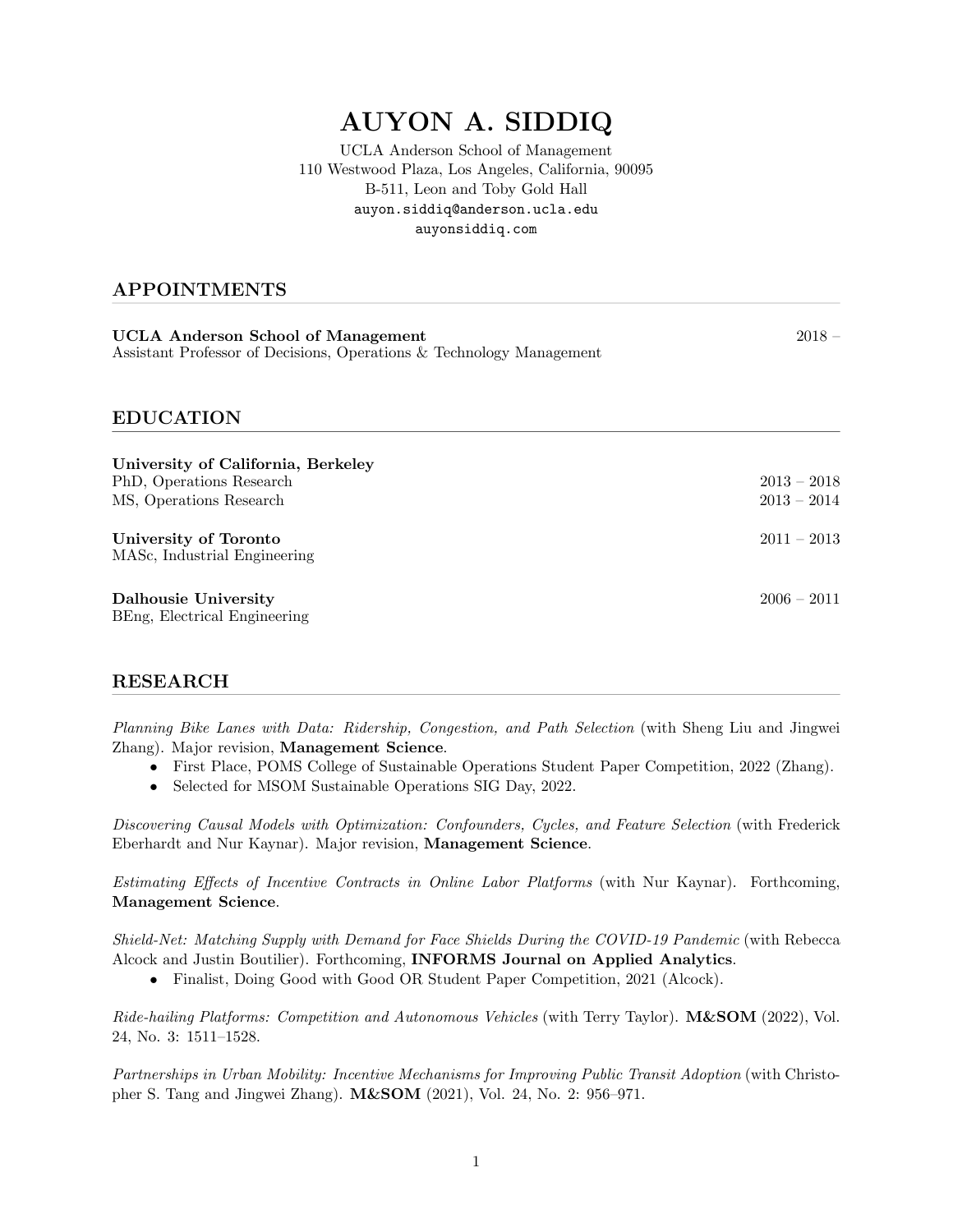*Data-Driven Incentive Design in the Medicare Shared Savings Program* (with Anil Aswani and Zuo-Jun (Max) Shen). Operations Research (2019), Vol. 67, No. 4: 1002–1026.

• Second Place, INFORMS Health Application Society Pierskalla Best Paper Award, 2016.

*Inverse Optimization with Noisy Data* (with Anil Aswani and Zuo-Jun (Max) Shen). Operations Research (2018), Vol. 66, No. 3: 870–892.

*•* Berkeley IEOR Katta G. Murty Prize, 2016.

*Robust Defibrillator Deployment Under Cardiac Arrest Location Uncertainty via Row-and-Column Generation.* (with Timothy C. Y. Chan and Zuo-Jun (Max) Shen). Operations Research (2018), Vol. 66, No. 2: 358–379.

- Second Place, INFORMS Health Applications Society Student Paper Competition, 2017.
- *•* First Place, Canadian Operational Research Society Student Paper Competition, 2014.

*Modeling the Impact of Public Access Defibrillator Range on Cardiac Arrest Coverage* (with Steven C. Brooks and Timothy C. Y. Chan). Resuscitation (2013), Vol. 84, No. 7: 904–909.

## TEACHING

| Data and Decisions (MGMTFT 402).<br>Full-Time MBA, Anderson School of Management, UCLA.                             | Fall $2018 -$ |
|---------------------------------------------------------------------------------------------------------------------|---------------|
| <i>Optimization (MGMTMSA 403).</i><br>Master of Science in Business Analytics, Anderson School of Management, UCLA. | Fall $2019 -$ |

# PH.D. STUDENTS

| Nur Kaynar (Placement: Assistant Professor, Cornell University) | 2022              |
|-----------------------------------------------------------------|-------------------|
| Jingwei Zhang                                                   | $2023$ (expected) |

## AWARDS

| Eric and E Juline Faculty Excellence in Research Award                | 2022             |
|-----------------------------------------------------------------------|------------------|
| M&SOM Meritorious Service Award                                       | 2020             |
| Poets & Quants Best 40-Under-40 Business School Professors            | 2020             |
| Berkeley Haas EMBA Outstanding Graduate Student Instructor Award (x2) | 2016, 2018       |
| NSERC Postgraduate Scholarship - Doctoral                             | $2014 - 2017$    |
| UC Berkeley Teaching Effectiveness Award                              | 2015             |
| Berkeley IEOR Outstanding Graduate Student Instructor Award           | 2015             |
| NSERC Postgraduate Scholarship - Masters                              | 2012             |
| NSERC Undergraduate Student Research Award (x3)                       | 2007, 2008, 2010 |
| Canadian National Millennium Scholarship                              | $2006 - 2010$    |
| Dalhousie University Chancellor's Scholarship                         | $2006 - 2009$    |
|                                                                       |                  |